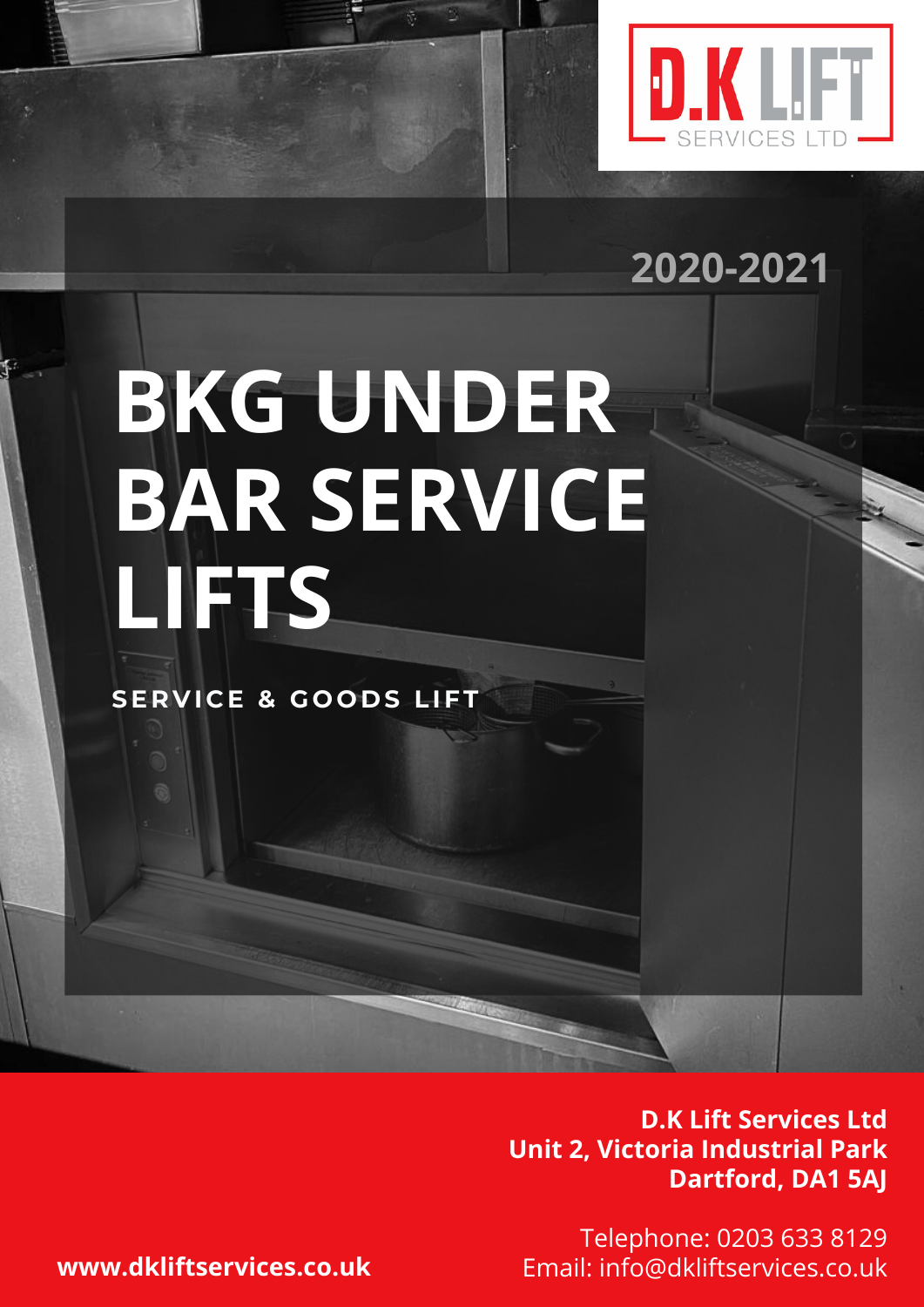# **BKG SPECIAL PRODUCTS** Under-bar Service Lift

This specialised 100kg 2-stop low headroom lift is ideal for bars, pubs and restaurants. It is effectively a serving height lift at the bottom floor (often the cellar), with a bi-parting door arrangement, but turns into a hinged door floor loading lift at its top floor . T he use of a low level winding unit arrangement means that the top floor entrance will fit unobtrusively under any counter or bar.

#### **STANDARD SPECIFICATIONS**

#### 100kg

#### FLOOR:

2 or 3 stops with variable travel (additional stops on request)

High efficiency chain and sprocket drive unit at the base of the lift

#### SPEED

## 0.45 m/s

400V 3 Phase or 240V 1 Phase

#### ARRANGEMENTS

Single or through entry

#### **STRUCTURE**

- Galvanised steel structure with polyurethane buffers

- Lockable machine access door

#### **CAR**

600mm x 500mm x 700mm (W x D x H) Zintec finish with floor and mid-shelf in Stainless Steel

#### **LANDING DOORS**

- Vertical Bi-parting doors at bottom / midlanding
- Hinged door at top landing
- Zintec finish
- Safety locks fitted

#### **CONTROL SYSTEM**

- Microprocessor controller within lockable cubicle positioned outside of lift shaft at lowest level
- Automatic push button landing stations



1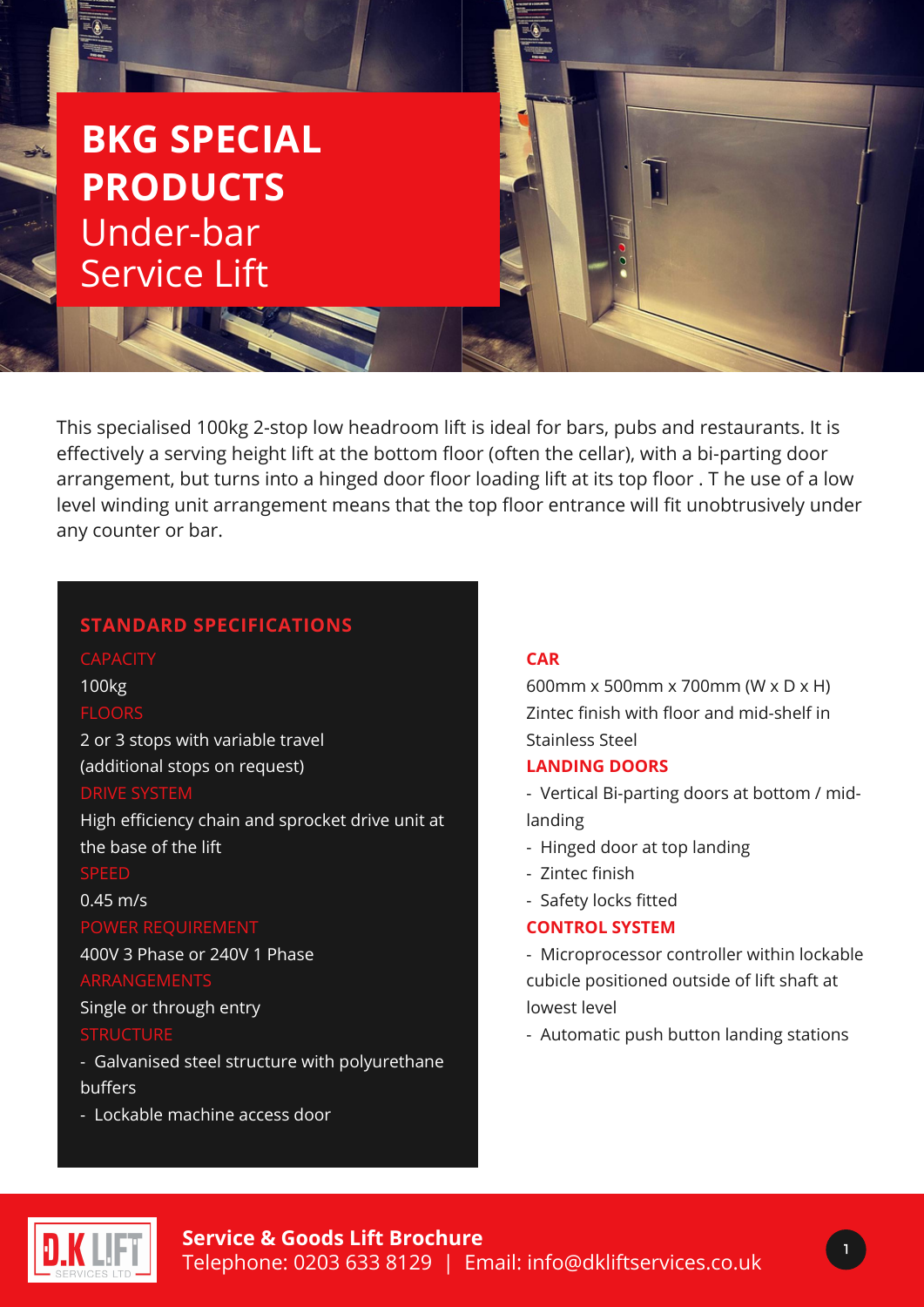# **BKG SPECIAL PRODUCTS** Under-bar Service Lift

## **ELECTRICAL**

- Pit stop switch
- Additional auxiliary main contactor
- Phase failure reversal relay
- Landing push stations complete with car position indicator, lift in use indicator and door open signal
- Lift in use indicators
- Lift arrival buzzers
- Anti-quick-reversal
- Overtravel timer
- Hand lamp
- Light and socket within machine compartment
- Wiring in loom form

#### **GENERAL**

- Full set of warning notices
- User manual
- Comprehensive installer instructions
- Comprehensive UK style layout drawings and wiring diagrams
- Compliance with EC Machinery Regulations 2006/42/EC and EN81-3:2000
- Carries the "CE" Mark

### **OPTIONAL FEATURES**

- Single phase drive unit
- Other non-standard car sizes
- Stainless Steel finishes to car, landings and machine access door
- Fire rating to landings and machine access door
- Diagonal drop bar for car entrance protection complete with electrical contact
- Load guard baffles
- Shaft cladding in choice of primed steel, zintec, galvanised steel, stainless steel or plastic coated steel panels

| Capacity          | Model     | m/s  | mm  | mm  | Speed Car Width Car Depth Car Height Vertical Loading Hinged<br>mm | Door                        | ment    |              | Chain and<br>Min / Max Min / Max Min / Max Bi-parting Arrange Door Sprocket Drive<br>Location | Shaft<br>Width<br>mm | Shaft<br>Depth<br>mm | Minimum<br>Headroom<br>mm | Pit<br>Mm |
|-------------------|-----------|------|-----|-----|--------------------------------------------------------------------|-----------------------------|---------|--------------|-----------------------------------------------------------------------------------------------|----------------------|----------------------|---------------------------|-----------|
| 100 <sub>kg</sub> | 100.45/48 | 0.30 | 600 | 500 | 700                                                                | Bottom /<br>Middle<br>Floor | Throuah | Top<br>Floor | At Base                                                                                       | 970                  | 680                  | 1000                      | No Pit    |

Car entrance protection, safety gears for car or counterweight are available on request.

Car doors may change minimum car dimensions and headroom pit requirements. Always check with Shorts.